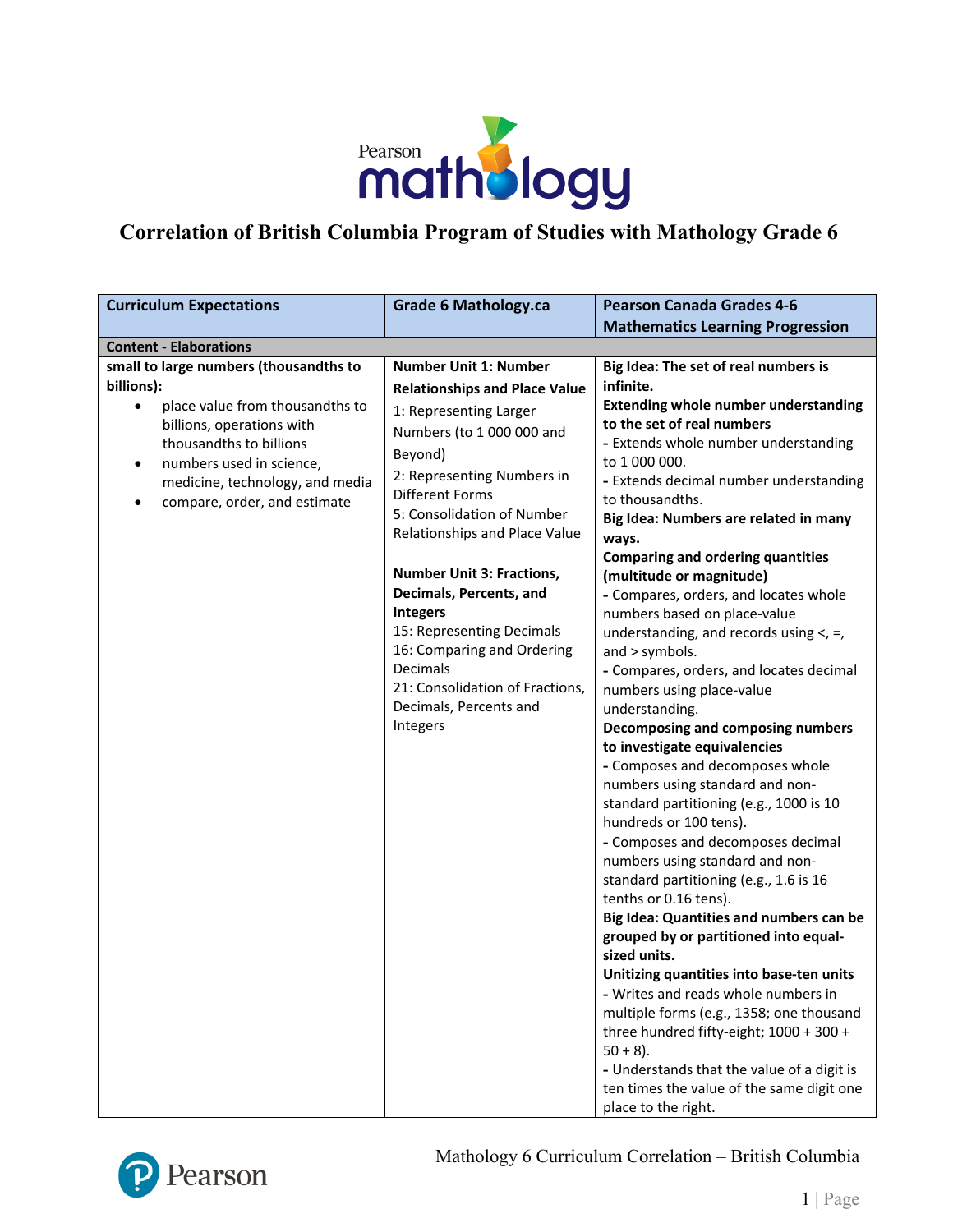|                                                                              |                                                             | - Understands that the value of a digit is         |
|------------------------------------------------------------------------------|-------------------------------------------------------------|----------------------------------------------------|
|                                                                              |                                                             | one-tenth the value of the same digit one          |
|                                                                              |                                                             | place to the left.                                 |
|                                                                              |                                                             | - Writes and reads decimal numbers in              |
|                                                                              |                                                             | multiple forms (e.g., numerals, number             |
|                                                                              |                                                             | names, expanded form).                             |
|                                                                              |                                                             | Big Idea: Quantities and numbers can be            |
|                                                                              |                                                             | operated on to determine how many                  |
|                                                                              |                                                             | and how much.                                      |
|                                                                              |                                                             | Developing conceptual meaning of<br>operations     |
|                                                                              |                                                             | - Extends whole number computation                 |
|                                                                              |                                                             | models to larger numbers.                          |
|                                                                              |                                                             | - Demonstrates an understanding of                 |
|                                                                              |                                                             | decimal number computation through                 |
|                                                                              |                                                             | modelling and flexible strategies.                 |
|                                                                              |                                                             | Developing fluency of operations                   |
|                                                                              |                                                             | - Solves whole number computation                  |
|                                                                              |                                                             | using efficient strategies (e.g., mental           |
|                                                                              |                                                             | computation, algorithms, calculating cost          |
|                                                                              |                                                             | of transactions and change owing, saving           |
|                                                                              |                                                             | money to make a purchase).                         |
|                                                                              |                                                             | - Solves decimal number computation                |
|                                                                              |                                                             | using efficient strategies.                        |
| multiplication and division facts to 100                                     | <b>Number Unit 2: Fluency with</b>                          | Big Idea: Quantities and numbers can be            |
| (developing computational fluency):                                          | <b>Whole Numbers</b>                                        | operated on to determine how many                  |
| mental math strategies (e.g., the                                            |                                                             | and how much.                                      |
|                                                                              | 6: Solving Problems with                                    |                                                    |
| double-double strategy to                                                    | <b>Whole Numbers</b>                                        | Developing fluency of operations                   |
| multiply $23 \times 4$ )                                                     |                                                             | - Fluently recalls multiplication and              |
|                                                                              | 7: Estimating Reasonableness<br>of Solutions                | division facts to 100.                             |
|                                                                              |                                                             | - Solves whole number computation                  |
|                                                                              | 9: Mental Math Strategies                                   | using efficient strategies (e.g., mental           |
|                                                                              | 12: Consolidation of Fluency                                | computation, algorithms, calculating cost          |
|                                                                              | with Whole Numbers                                          | of transactions and change owing, saving           |
|                                                                              |                                                             | money to make a purchase).                         |
| order of operations with whole numbers:                                      | Number Unit 2: Fluency with                                 | Big Idea: Quantities and numbers can be            |
| includes the use of brackets, but                                            | <b>Whole Numbers</b>                                        | operated on to determine how many                  |
| excludes exponents                                                           | 8: The Order of Operations                                  | and how much.                                      |
| quotients can be rational<br>$\bullet$                                       | 12: Consolidation of Fluency                                | Investigating number and arithmetic                |
| numbers                                                                      | with Whole Numbers                                          | properties                                         |
|                                                                              |                                                             | - Applies order of operations for whole            |
|                                                                              |                                                             | numbers and explains the effect when               |
|                                                                              | <b>Number Unit 1: Number</b>                                | order is not followed.                             |
| factors and multiples - greatest common<br>factor and least common multiple: |                                                             | Big Idea: Numbers are related in many<br>ways.     |
| prime and composite numbers,                                                 | <b>Relationships and Place Value</b>                        | Decomposing and composing numbers                  |
| divisibility rules, factor trees,                                            | 3: Identifying Factors and                                  | to investigate equivalencies                       |
| prime factor phrase (e.g., 300 =                                             | <b>Multiples</b>                                            | - Decomposes numbers into prime                    |
| $2^2 \times 3 \times 5^2$                                                    | 4: Identifying Prime and                                    | factors.                                           |
| using graphic organizers (e.g.,<br>٠                                         | <b>Composite Numbers</b>                                    | Big Idea: Quantities and numbers can be            |
| Venn diagrams) to compare                                                    | 5: Consolidation of Number<br>Relationships and Place Value | operated on to determine how many<br>and how much. |

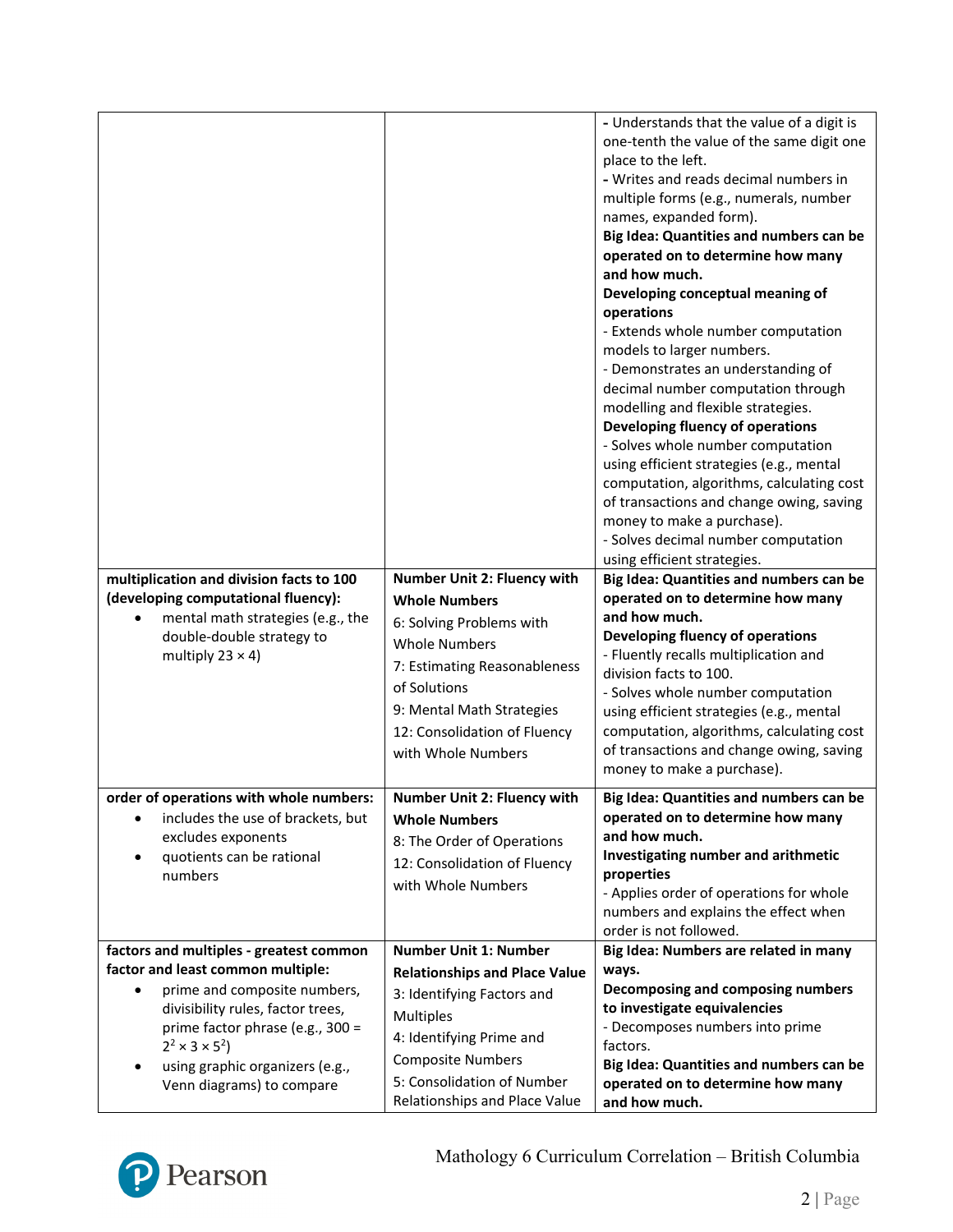|            | numbers for common factors and             |                                            | Investigating number and arithmetic                           |
|------------|--------------------------------------------|--------------------------------------------|---------------------------------------------------------------|
|            | common multiples                           |                                            | properties                                                    |
|            |                                            |                                            | - Determines whether one number is a                          |
|            |                                            |                                            | multiple of any one-digit number.                             |
|            |                                            |                                            | - Examines and classifies whole numbers                       |
|            |                                            |                                            | based on their properties (e.g., even/odd;                    |
|            |                                            |                                            | prime; composite; divisible by 2, 5, and                      |
|            |                                            |                                            | $10$ ).                                                       |
|            |                                            |                                            | - Generates multiples and factors for                         |
|            |                                            |                                            | numbers using flexible strategies.                            |
|            |                                            |                                            | - Distinguishes between and investigates                      |
|            |                                            |                                            | properties of prime and composite                             |
|            |                                            |                                            | numbers (e.g., prime factorization).                          |
|            |                                            |                                            | - Extends exponent notation to any                            |
|            |                                            |                                            | repeated multiplication (e.g., $2 \times 2 \times 2 \times 2$ |
|            |                                            |                                            | $= 24$ ) and evaluates expressions using                      |
|            |                                            |                                            | exponents (e.g., $3^4 = 3 \times 3 \times 3 \times 3 = 81$ ). |
|            |                                            |                                            | Developing fluency of operations                              |
|            |                                            |                                            | - Fluently recalls multiplication and                         |
|            |                                            |                                            | division facts to 100.                                        |
|            | improper fractions and mixed numbers:      | <b>Number Unit 3: Fractions,</b>           | Big Idea: Numbers are related in many                         |
|            | using benchmarks, number line,             | Decimals, Percents, and                    | ways.                                                         |
|            | and common denominators to                 | <b>Integers</b>                            | <b>Comparing and ordering quantities</b>                      |
|            | compare and order, including               | 13: Representing Fractions                 | (multitude or magnitude)                                      |
|            | whole numbers                              | 14: Comparing and Ordering                 | - Compares, orders, and locates fractions                     |
|            | using pattern blocks, Cuisenaire           | Fractions                                  | using flexible strategies (e.g., comparing                    |
|            | Rods, fraction strips, fraction            | 21: Consolidation of Fractions,            | models; creating common denominators                          |
|            | circles, grids                             | Decimals, Percents and                     | or numerators).                                               |
|            | birchbark biting                           | Integers                                   | <b>Estimating quantities and numbers</b>                      |
|            |                                            |                                            |                                                               |
|            |                                            |                                            | - Estimates the size and magnitude of                         |
|            |                                            |                                            | fractions by comparing to benchmarks.                         |
|            |                                            |                                            | Decomposing and composing numbers                             |
|            |                                            |                                            | to investigate equivalencies                                  |
|            |                                            |                                            | - Models equivalent forms of improper                         |
|            |                                            |                                            | fractions and mixed numbers using                             |
|            |                                            |                                            | flexible strategies.                                          |
|            | introduction to ratios:                    | Number Unit 2: Fluency with                | Big Idea: Numbers are related in many                         |
|            | comparing numbers, comparing               | <b>Whole Numbers</b>                       | ways.                                                         |
|            | quantities, equivalent ratios              | 11: Exploring Ratios                       | Using ratios, rates, proportions, and                         |
| $\bullet$  | part-to-part ratios and part-to-           | 12: Consolidation of Fluency               | percents creates a relationship between                       |
|            | whole ratios                               | with Whole Numbers                         | quantities                                                    |
|            |                                            |                                            | - Understands the concept of ratio as a                       |
|            |                                            |                                            | relationship between two quantities                           |
|            |                                            |                                            | (e.g., 3 wins to 2 losses).                                   |
| discounts: | whole-number percents and percentage       | <b>Number Unit 3: Fractions,</b>           | Big Idea: Numbers are related in many<br>ways.                |
| $\bullet$  |                                            | Decimals, Percents, and<br><b>Integers</b> | Decomposing and composing numbers                             |
|            | use base 10 blocks, geoboard, 10           | 18: Relating Fractions,                    | to investigate equivalencies                                  |
|            | × 10 grid to represent whole               | Decimals, and Percents                     | - Models and explains the relationships                       |
| $\bullet$  | number percents                            | 21: Consolidation of Fractions,            | among fractions, decimals, and percents.                      |
|            | find missing part (whole or<br>percentage) | Decimals, Percents and                     | - Translates flexibly between                                 |
|            | $50\% = \frac{1}{3} = 0.5 = 50:100$        | Integers                                   | representations.                                              |

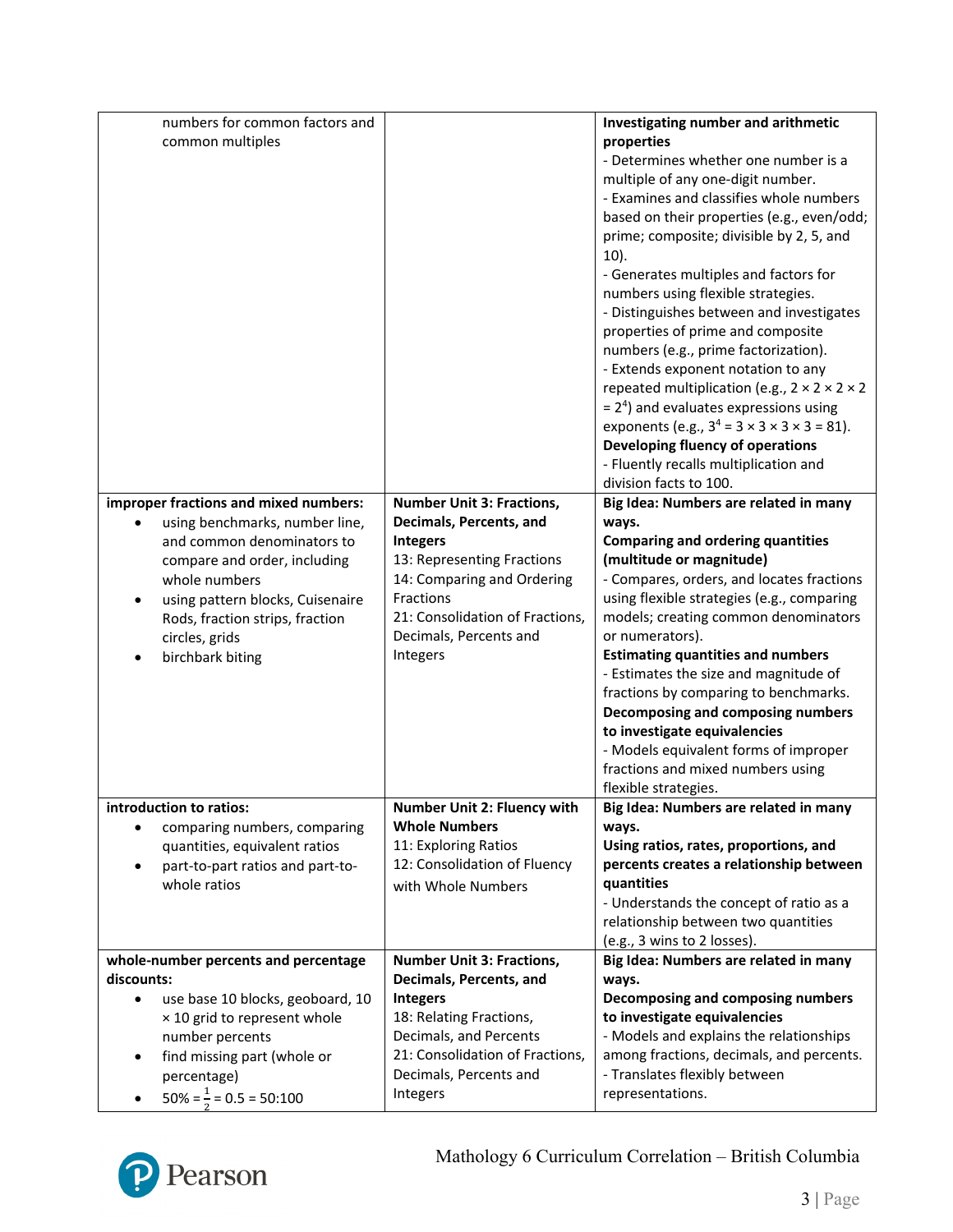|                                                                     |                                      | Using ratios, rates, proportions, and<br>percents creates a relationship between<br>quantities<br>- Understands and applies the concept of<br>percentage as a rate per 100 (e.g.,<br>calculating sales tax, tips, or discount). |
|---------------------------------------------------------------------|--------------------------------------|---------------------------------------------------------------------------------------------------------------------------------------------------------------------------------------------------------------------------------|
| multiplication and division of decimals:                            | <b>Number Unit 4: Operations</b>     | Big Idea: Quantities and numbers can be                                                                                                                                                                                         |
| $0.125 \times 3$ or $7.2 \div 9$<br>$\bullet$                       | with Fractions and Decimals          | operated on to determine how many                                                                                                                                                                                               |
| using base 10 block array<br>$\bullet$                              |                                      | and how much.                                                                                                                                                                                                                   |
| birchbark biting<br>$\bullet$                                       | 22: Multiplying Decimals by 1-       | Developing conceptual meaning of                                                                                                                                                                                                |
|                                                                     | <b>Digit Numbers</b>                 | operations                                                                                                                                                                                                                      |
|                                                                     | 24: Dividing Decimals by 1-          | - Demonstrates an understanding of                                                                                                                                                                                              |
|                                                                     | <b>Digit Numbers</b>                 | decimal number computation through                                                                                                                                                                                              |
|                                                                     | 30: Consolidation of                 | modelling and flexible strategies.                                                                                                                                                                                              |
|                                                                     | Operations with Fractions and        | Developing fluency of operations                                                                                                                                                                                                |
|                                                                     | Decimals                             | - Solves decimal number computation                                                                                                                                                                                             |
|                                                                     |                                      | using efficient strategies.                                                                                                                                                                                                     |
| increasing and decreasing patterns, using                           | <b>Patterning Unit 1: Patterning</b> | Big Idea: Regularity and repetition form                                                                                                                                                                                        |
| expressions, tables, and graphs as                                  | 1: Investigating Patterns and        | patterns that can be generalized and                                                                                                                                                                                            |
| functional relationships:                                           | Relationships in Tables and          | predicted mathematically.                                                                                                                                                                                                       |
| limited to discrete points in the<br>$\bullet$                      |                                      | Representing patterns, relations, and                                                                                                                                                                                           |
| first quadrant                                                      | Graphs                               | functions                                                                                                                                                                                                                       |
| visual patterning (e.g., colour                                     | 2: Solving Problems                  | - Represents a numeric or shape pattern                                                                                                                                                                                         |
| tiles)                                                              | 4: Consolidation of Patterning       | using a table of values by pairing the                                                                                                                                                                                          |
| Take 3 add 2 each time, $2n + 1$ ,<br>$\bullet$                     |                                      | term value with a term number.                                                                                                                                                                                                  |
| and 1 more than twice a number                                      | <b>Patterning Unit 2: Variables</b>  | - Represents a mathematical context or                                                                                                                                                                                          |
| all describe the pattern 3, 5, 7,                                   | and Equations                        | problem with expressions and equations                                                                                                                                                                                          |
| graphing data on First Peoples                                      | 7: Representing                      | using variables to represent unknowns.                                                                                                                                                                                          |
| language loss, effects of language                                  | <b>Generalizations in Patterns</b>   | Generalizing and analyzing patterns,                                                                                                                                                                                            |
| intervention                                                        |                                      | relations, and functions                                                                                                                                                                                                        |
|                                                                     |                                      | - Explains the rule for numeric patterns                                                                                                                                                                                        |
|                                                                     |                                      | including the starting point and change                                                                                                                                                                                         |
|                                                                     |                                      | (e.g., given: 16, 22, 28, 34,  Start at 16                                                                                                                                                                                      |
|                                                                     |                                      | and add 6 each time).                                                                                                                                                                                                           |
|                                                                     |                                      | - Describes numeric and shape patterns                                                                                                                                                                                          |
|                                                                     |                                      | using words and numbers.                                                                                                                                                                                                        |
|                                                                     |                                      | - Predicts the value of a given element in                                                                                                                                                                                      |
|                                                                     |                                      | a numeric or shape pattern using pattern                                                                                                                                                                                        |
|                                                                     |                                      | rules.                                                                                                                                                                                                                          |
|                                                                     |                                      | - Describes the relationship between two                                                                                                                                                                                        |
|                                                                     |                                      | numeric patterns (e.g., for every 4 steps,                                                                                                                                                                                      |
|                                                                     |                                      | she travels 3 metres).                                                                                                                                                                                                          |
| one-step equations with whole number<br>coefficients and solutions: | <b>Patterning Unit 2: Variables</b>  | Big Idea: Patterns and relations can be<br>represented with symbols, equations,                                                                                                                                                 |
| preservation of equality (e.g.,<br>$\bullet$                        | and Equations                        | and expressions.                                                                                                                                                                                                                |
| using a balance, algebra tiles)                                     | 6: Investigating Equality in         | Understanding equality and inequality,                                                                                                                                                                                          |
| $3x = 12, x + 5 = 11$                                               | Equations                            | building on generalized properties of                                                                                                                                                                                           |
|                                                                     | 8: Solving Equations                 | numbers and operations                                                                                                                                                                                                          |
|                                                                     | 10: Consolidation of Variables       | - Expresses a one-step mathematical                                                                                                                                                                                             |
|                                                                     | and Equations                        | problem as an equation using a symbol or                                                                                                                                                                                        |
|                                                                     |                                      | letter to represent an unknown number                                                                                                                                                                                           |

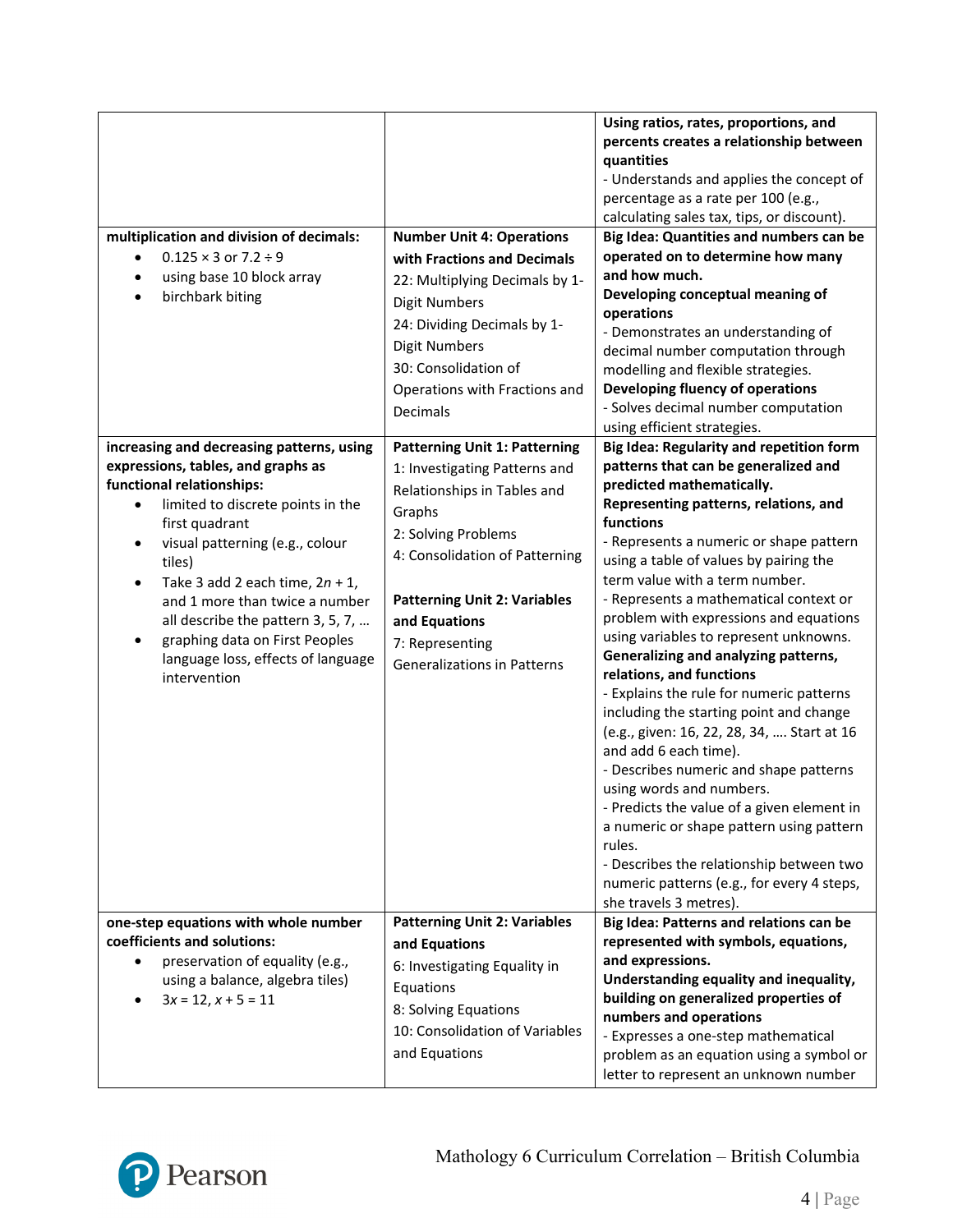|                                 |                                | (e.g., Sena had some tokens and used                                 |
|---------------------------------|--------------------------------|----------------------------------------------------------------------|
|                                 |                                | four. She has seven left: $\Box - 4 = 7$ ).                          |
|                                 |                                | - Determines an unknown number in                                    |
|                                 |                                | simple one-step equations using different                            |
|                                 |                                | strategies (e.g., $n \times 3 = 12$ ; $13 - \square = 8$ ).          |
|                                 |                                | - Uses arithmetic properties to                                      |
|                                 |                                | investigate and transform one-step                                   |
|                                 |                                | addition and multiplication equations                                |
|                                 |                                | (e.g., $5 + 4 = 9$ and $5 + a = 9$ have the                          |
|                                 |                                | same structure and can be rearranged in                              |
|                                 |                                | similar ways to maintain equality: $4 + 5 =$                         |
|                                 |                                | 9 and $a + 5 = 9$ ).                                                 |
|                                 |                                |                                                                      |
|                                 |                                | - Recognizes that an equal sign between                              |
|                                 |                                | two expressions with variables indicates                             |
|                                 |                                | that the expressions are equivalent (e.g.,                           |
|                                 |                                | $5n - 4 = 3n$ ; $3r = 2 + s$ ).                                      |
|                                 |                                | - Uses arithmetic properties to                                      |
|                                 |                                | investigate and transform one-step                                   |
|                                 |                                | subtraction and division equations (e.g.,                            |
|                                 |                                | $12 - 5 = 7$ and $12 - b = 7$ have the same                          |
|                                 |                                | structure and can be rearranged in                                   |
|                                 |                                | similar ways to maintain equality: $12 - 7$                          |
|                                 |                                | $= 5$ and $12 - 7 = b$ ).                                            |
|                                 |                                | - Investigates and models the meaning of                             |
|                                 |                                | preservation of equality of single variable                          |
|                                 |                                | equations (e.g., $3x = 12$ ).                                        |
|                                 |                                | Using variables, algebraic expressions,                              |
|                                 |                                | and equations to represent                                           |
|                                 |                                | mathematical relations                                               |
|                                 |                                | - Understands an unknown quantity (i.e.,                             |
|                                 |                                | variable) may be represented by a                                    |
|                                 |                                | symbol or letter (e.g., $13 - \square = 8$ ; $4n =$                  |
|                                 |                                | $12$ ).                                                              |
|                                 |                                | - Flexibly uses symbols and letters to                               |
|                                 |                                | represent unknown quantities in                                      |
|                                 |                                | equations (e.g., knows that $4 + \square = 7$ ; $4 +$                |
|                                 |                                | $x = 7$ ; and $4 + y = 7$ all represent the same                     |
|                                 |                                | equation with $\Box$ , x, and y representing                         |
|                                 |                                | the same value).                                                     |
|                                 |                                | - Interprets and writes algebraic                                    |
|                                 |                                | expressions (e.g., 2n means two times a                              |
|                                 |                                | number; subtracting a number from 7                                  |
|                                 |                                |                                                                      |
|                                 |                                | can be written as $7 - n$ ).                                         |
| perimeter of complex shapes:    | <b>Measurement Unit 1A:</b>    | Big Idea: Assigning a unit to a<br>continuous attribute allows us to |
| A complex shape is a group of   | Perimeter, Area, Volume, and   |                                                                      |
| shapes with no holes (e.g., use | Capacity                       | measure and make comparisons.                                        |
| colour tiles, pattern blocks,   | 1: Determining the Perimeter   | Selecting and using units to estimate,                               |
| tangrams).                      | of Polygons                    | measure, construct, and make                                         |
|                                 | 6: Consolidation of Perimeter, | comparisons                                                          |
|                                 |                                | - Measures, constructs, and estimates                                |
|                                 | Area, Volume, and Capacity     | perimeter and area of regular and                                    |
|                                 |                                | irregular polygons.                                                  |

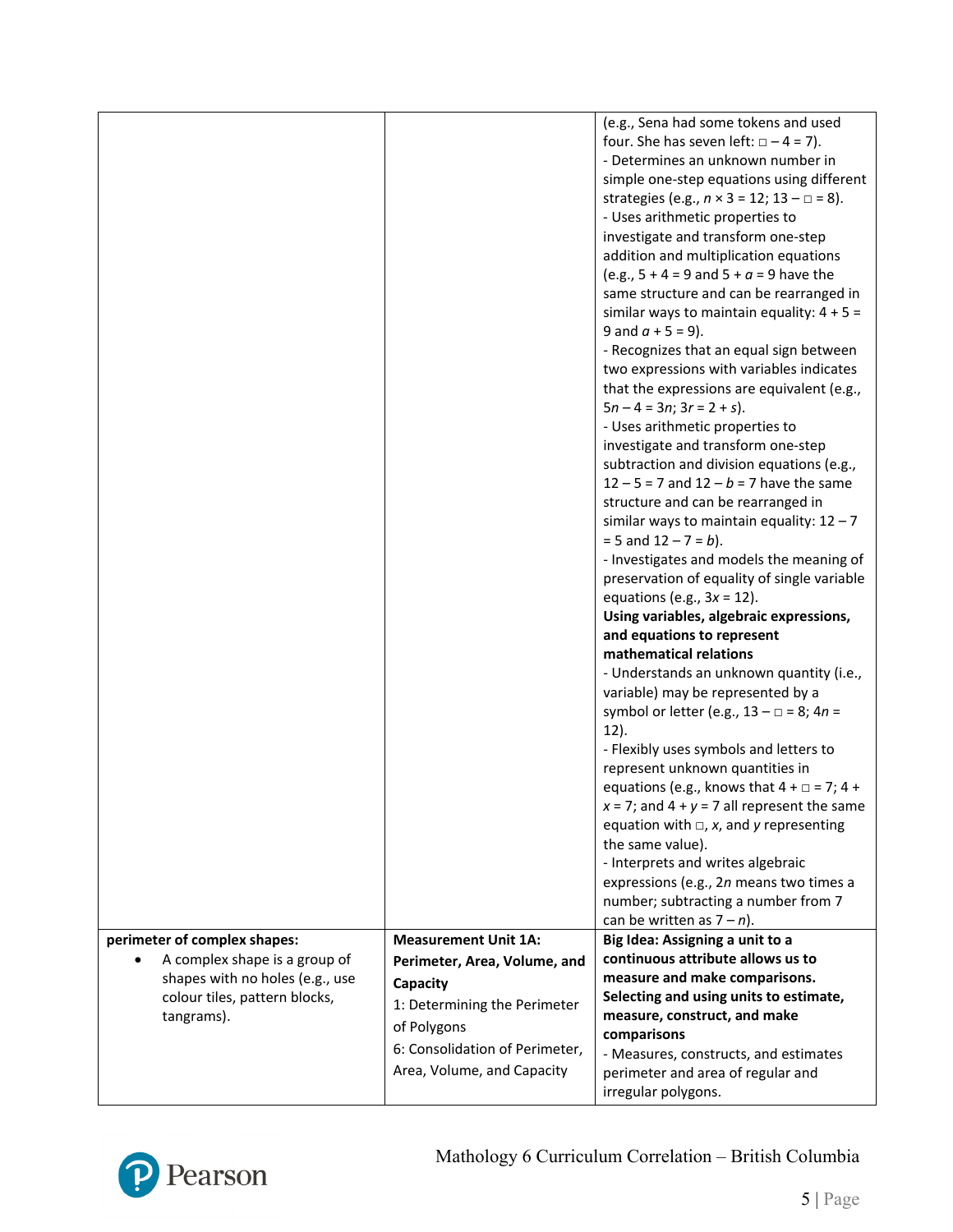| area of triangles, parallelograms, and<br>trapezoids:<br>grid paper explorations<br>deriving formulas<br>$\bullet$<br>making connections between<br>$\bullet$<br>area of parallelogram and area of<br>rectangle<br>birchbark biting                                                                                                   | <b>Measurement Unit 1A:</b><br>Perimeter, Area, Volume, and<br>Capacity<br>2: Determining the Area of<br>Rectangles<br>3: Areas of Parallelograms,<br>Triangles, and Trapezoids<br>6: Consolidation of Perimeter,<br>Area, Volume, and Capacity | Big Idea: Patterns and relations can be<br>represented with symbols, equations,<br>and expressions.<br>Using variables, algebraic expressions,<br>and equations to represent<br>mathematical relations<br>- Uses expressions and equations with<br>variables to represent generalized<br>relations and algorithms<br>$(e.g., P = 2l + 2w).$<br>Big Idea: Assigning a unit to a<br>continuous attribute allows us to<br>measure and make comparisons.<br><b>Understanding relationships among</b><br>measured units<br>- Develops and generalizes strategies to<br>compute area of triangles, quadrilaterals,<br>and other polygons (e.g., decomposing a<br>parallelogram and rearranging to form a<br>rectangle).                                                                                                                                                                                                                                                                 |
|---------------------------------------------------------------------------------------------------------------------------------------------------------------------------------------------------------------------------------------------------------------------------------------------------------------------------------------|-------------------------------------------------------------------------------------------------------------------------------------------------------------------------------------------------------------------------------------------------|-----------------------------------------------------------------------------------------------------------------------------------------------------------------------------------------------------------------------------------------------------------------------------------------------------------------------------------------------------------------------------------------------------------------------------------------------------------------------------------------------------------------------------------------------------------------------------------------------------------------------------------------------------------------------------------------------------------------------------------------------------------------------------------------------------------------------------------------------------------------------------------------------------------------------------------------------------------------------------------|
| angle measurement and classification:<br>straight, acute, right, obtuse,<br>٠<br>reflex<br>constructing and identifying;<br>٠<br>include examples from local<br>environment<br>estimating using 45°, 90°, and<br>180° as reference angles<br>angles of polygons<br>٠<br>Small Number stories: Small<br>Number and the Skateboard Park | <b>Geometry Unit 1A: 2-D</b><br><b>Shapes and Angles</b><br>1: Classifying and Measuring<br>Angles<br>2: Measuring and<br><b>Constructing Angles</b><br>5: Investigating Polygons<br>6: Consolidation of 2-D Shapes<br>and Angles               | Big Idea: Many things in our world (e.g.,<br>objects, spaces, events) have attributes<br>that can be measured and compared.<br>Understanding attributes that can be<br>measured, compared, and ordered<br>- Understands angle as an attribute that<br>can be measured and compared.<br>- Understands angle is additive (e.g., 90°<br>can be visualized as nine sectors that are<br>$10^{\circ}$ each).<br>Big Idea: Assigning a unit to a<br>continuous attribute allows us to<br>measure and make comparisons.<br>Selecting and using units to estimate,<br>measure, construct, and make<br>comparisons<br>- Measures, constructs, and estimates<br>angles using degrees.<br>Big Idea: 2-D shapes and 3-D solids can<br>be analyzed and classified in different<br>ways by their attributes.<br>Investigating geometric attributes and<br>properties of 2-D shapes and 3-D solids<br>- Draws, compares, and classifies angles<br>(i.e., right, acute, obtuse, straight, reflex). |

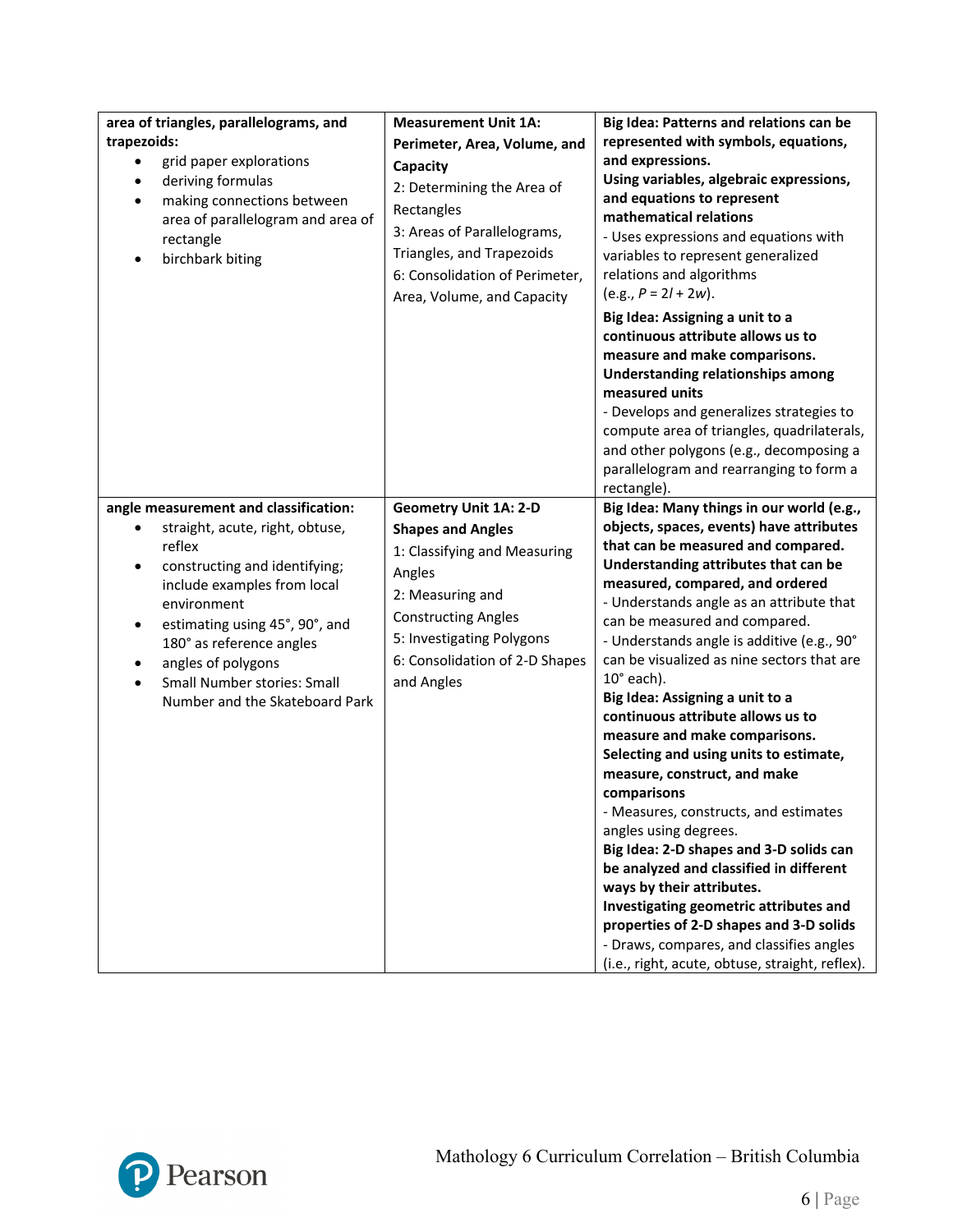| volume and capacity:<br>using cubes to build 3D objects<br>and determine their volume<br>referents and relationships (e.g.,<br>$\bullet$<br>$cm3$ , m <sup>3</sup> , mL, L)<br>the number of coffee mugs that<br>$\bullet$<br>hold a litre<br>berry baskets, seaweed drying                                                                                                                                                                     | <b>Measurement Unit 1A:</b><br>Perimeter, Area, Volume, and<br>Capacity<br>4: Determining the Volume of<br><b>Right Rectangular Prisms</b><br>5: Investigating Capacity<br>6: Consolidation of Perimeter,<br>Area, Volume, and Capacity                                     | Big Idea: Many things in our world (e.g.,<br>objects, spaces, events) have attributes<br>that can be measured and compared.<br>Understanding attributes that can be<br>measured, compared, and ordered<br>- Understands volume and capacity as<br>attributes of 3-D objects that can be<br>measured and compared.<br>Big Idea: Assigning a unit to a<br>continuous attribute allows us to<br>measure and make comparisons.<br>Selecting and using units to estimate,<br>measure, construct, and make<br>comparisons<br>- Develops understanding of a unit cube<br>to estimate and measure volume of 3-D<br>objects.<br>- Measures, constructs, and estimates<br>volume using standard cube units (e.g.,<br>cubic centimetres).<br>Understanding relationships among<br>measured units<br>- Understands and applies the<br>multiplicative relationship among metric<br>units of length, mass, and capacity.<br>- Develops and generalizes strategies and<br>formulas to compute volumes of right<br>rectangular prisms. |
|-------------------------------------------------------------------------------------------------------------------------------------------------------------------------------------------------------------------------------------------------------------------------------------------------------------------------------------------------------------------------------------------------------------------------------------------------|-----------------------------------------------------------------------------------------------------------------------------------------------------------------------------------------------------------------------------------------------------------------------------|------------------------------------------------------------------------------------------------------------------------------------------------------------------------------------------------------------------------------------------------------------------------------------------------------------------------------------------------------------------------------------------------------------------------------------------------------------------------------------------------------------------------------------------------------------------------------------------------------------------------------------------------------------------------------------------------------------------------------------------------------------------------------------------------------------------------------------------------------------------------------------------------------------------------------------------------------------------------------------------------------------------------|
| triangles<br>scalene, isosceles, equilateral<br>٠<br>right, acute, obtuse<br>$\bullet$<br>classified regardless of<br>$\bullet$<br>orientation                                                                                                                                                                                                                                                                                                  | <b>Geometry Unit 1A: 2-D</b><br><b>Shapes and Angles</b><br>3: Classifying Triangles<br>4: Identifying and<br><b>Constructing Triangles</b><br>6: Consolidation of 2-D Shapes<br>and Angles                                                                                 | Big Idea: 2-D shapes and 3-D solids can<br>be analyzed and classified in different<br>ways by their attributes.<br>Investigating geometric attributes and<br>properties of 2-D shapes and 3-D solids<br>- Sorts, describes, and classifies 2-D<br>shapes based on their geometric<br>properties (e.g., side lengths, angles,<br>diagonals).                                                                                                                                                                                                                                                                                                                                                                                                                                                                                                                                                                                                                                                                            |
| combinations of transformations:<br>plotting points on Cartesian plane<br>$\bullet$<br>using whole-number ordered<br>pairs<br>translation(s), rotation(s), and/or<br>reflections on a single 2D shape<br>limited to first quadrant<br>$\bullet$<br>transforming, drawing, and<br>describing image<br>Use shapes in First Peoples art to<br>$\bullet$<br>integrate printmaking (e.g., Inuit,<br>Northwest coastal First Nations,<br>frieze work) | <b>Geometry Unit 2A:</b><br><b>Transformations</b><br>7: Rotating 2-D Shapes on a<br>Grid<br>8: Single Transformations on a<br>Grid<br>9: Combining Transformations<br>on a Grid<br>10: Plotting and Reading<br>Coordinates<br>11: Transformations on a<br>Coordinate Plane | Big Ideas: 2-D shapes and 3-D solids can<br>be transformed in many ways and<br>analyzed for change.<br>Exploring 2-D shapes and 3-D solids by<br>applying and visualizing transformations<br>- Identifies, describes, and performs<br>single transformations (i.e., translation,<br>reflection, rotation) on 2-D shapes.<br>- Identifies, describes, applies, and<br>creates a combination of successive<br>transformations on 2-D shapes.<br>Big Idea: Objects can be located in space<br>and viewed from multiple perspectives.<br>Locating and mapping objects in space                                                                                                                                                                                                                                                                                                                                                                                                                                             |



Mathology 6 Curriculum Correlation – British Columbia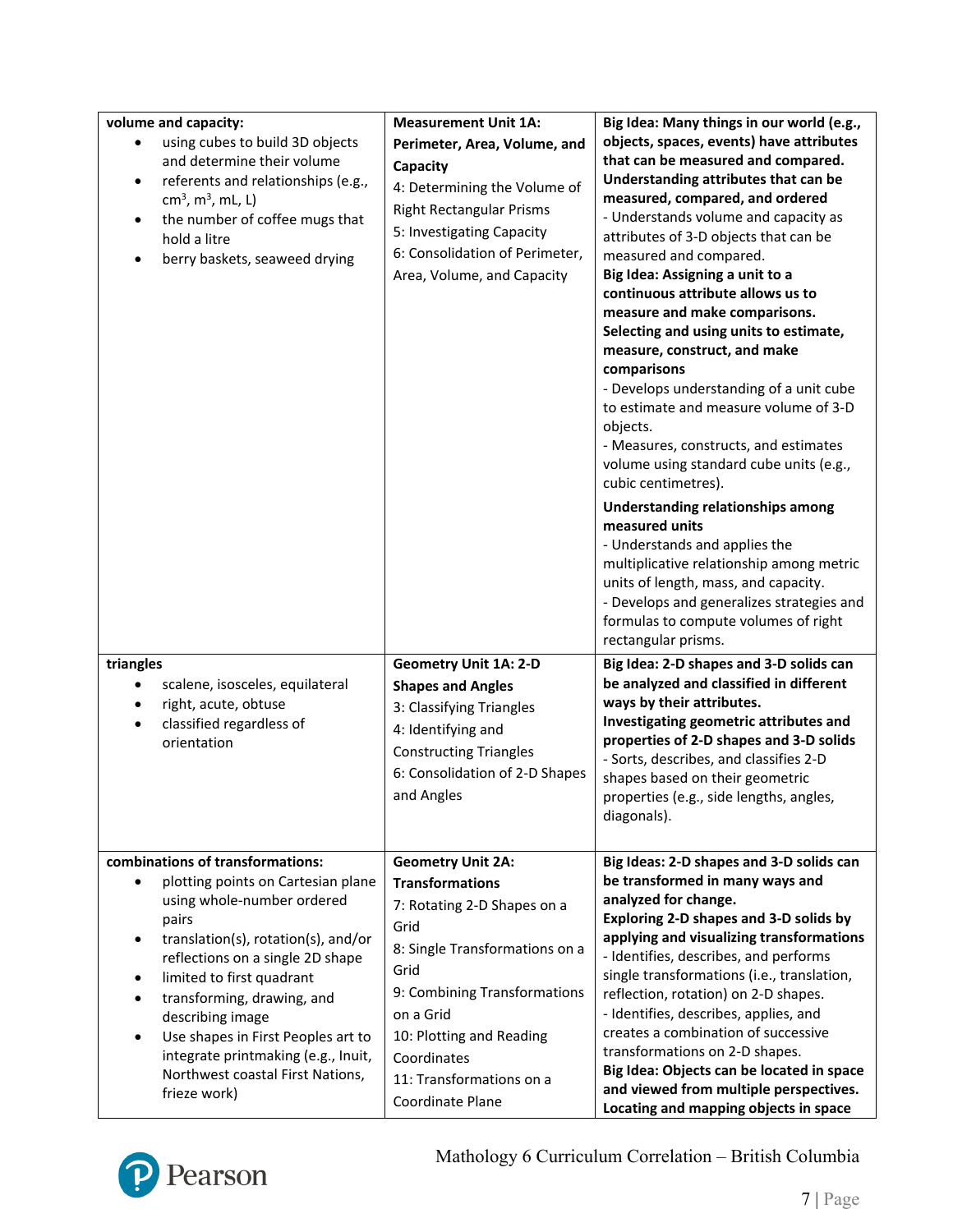|                                          | 12: Consolidation of         | - Develops understanding of a Cartesian                                     |
|------------------------------------------|------------------------------|-----------------------------------------------------------------------------|
|                                          | Transformations              | plane as a coordinate system using                                          |
|                                          |                              | perpendicular axes.                                                         |
|                                          |                              | - Plots and locates points on a Cartesian                                   |
|                                          |                              | plane, and relates the location to the two                                  |
|                                          |                              | axes. (Limited to the first quadrant.)                                      |
|                                          |                              | - Analyzes and locates the vertices of 2-D                                  |
|                                          |                              | shapes after transformation on a                                            |
|                                          |                              | Cartesian plane. (Limited to the first                                      |
|                                          |                              | quadrant.)                                                                  |
| line graphs:                             | Data Management Unit 1:      | <b>Big Idea: Formulating questions,</b>                                     |
| table of values, data set; creating      | <b>Data Management</b>       | collecting data, and consolidating data in                                  |
| a line graph from a given set of<br>data | 1: Exploring Line Graphs     | visual and graphical displays help us<br>understand, predict, and interpret |
|                                          | 3: Collecting and Organizing | situations that involve uncertainty,                                        |
|                                          | Data                         | variability, and randomness.                                                |
|                                          | 4: Interpreting Graphs to    | Collecting data and organizing it into                                      |
|                                          | Solve Problems               | categories                                                                  |
|                                          | 6: Consolidation of Data     | - Constructs data organizers to support                                     |
|                                          | Management                   | data collection (e.g., creates tally chart or                               |
|                                          |                              | line plot on a grid to collect survey data).                                |
|                                          |                              | - Differentiates between discrete (e.g.,                                    |
|                                          |                              | votes) and continuous (e.g., height) data.                                  |
|                                          |                              | - Selects and justifies an appropriate                                      |
|                                          |                              | method of data collection (e.g.,                                            |
|                                          |                              | experiment, observation, survey) based                                      |
|                                          |                              | on question posed.<br><b>Creating graphical displays of collected</b>       |
|                                          |                              | data                                                                        |
|                                          |                              | - Represents data graphically using many-                                   |
|                                          |                              | to-one correspondence with appropriate                                      |
|                                          |                              | scales and intervals (e.g., each symbol on                                  |
|                                          |                              | pictograph represents 10 people).                                           |
|                                          |                              | - Chooses and justifies appropriate visual                                  |
|                                          |                              | representations for displaying discrete                                     |
|                                          |                              | (e.g., bar graph) and continuous (e.g., line                                |
|                                          |                              | graph) data.                                                                |
|                                          |                              | Reading and interpreting data displays                                      |
|                                          |                              | and analyzing variability                                                   |
|                                          |                              | - Reads and interprets data displays using                                  |
|                                          |                              | many-to-one correspondence.                                                 |
|                                          |                              | Drawing conclusions by making                                               |
|                                          |                              | inferences and justifying decisions based<br>on data collected              |
|                                          |                              | - Draws conclusions on data presented.                                      |
|                                          |                              | - Interprets the results of data presented                                  |
|                                          |                              | graphically from primary (e.g., class                                       |
|                                          |                              | survey) and secondary (e.g., online news                                    |
|                                          |                              | report) sources.                                                            |